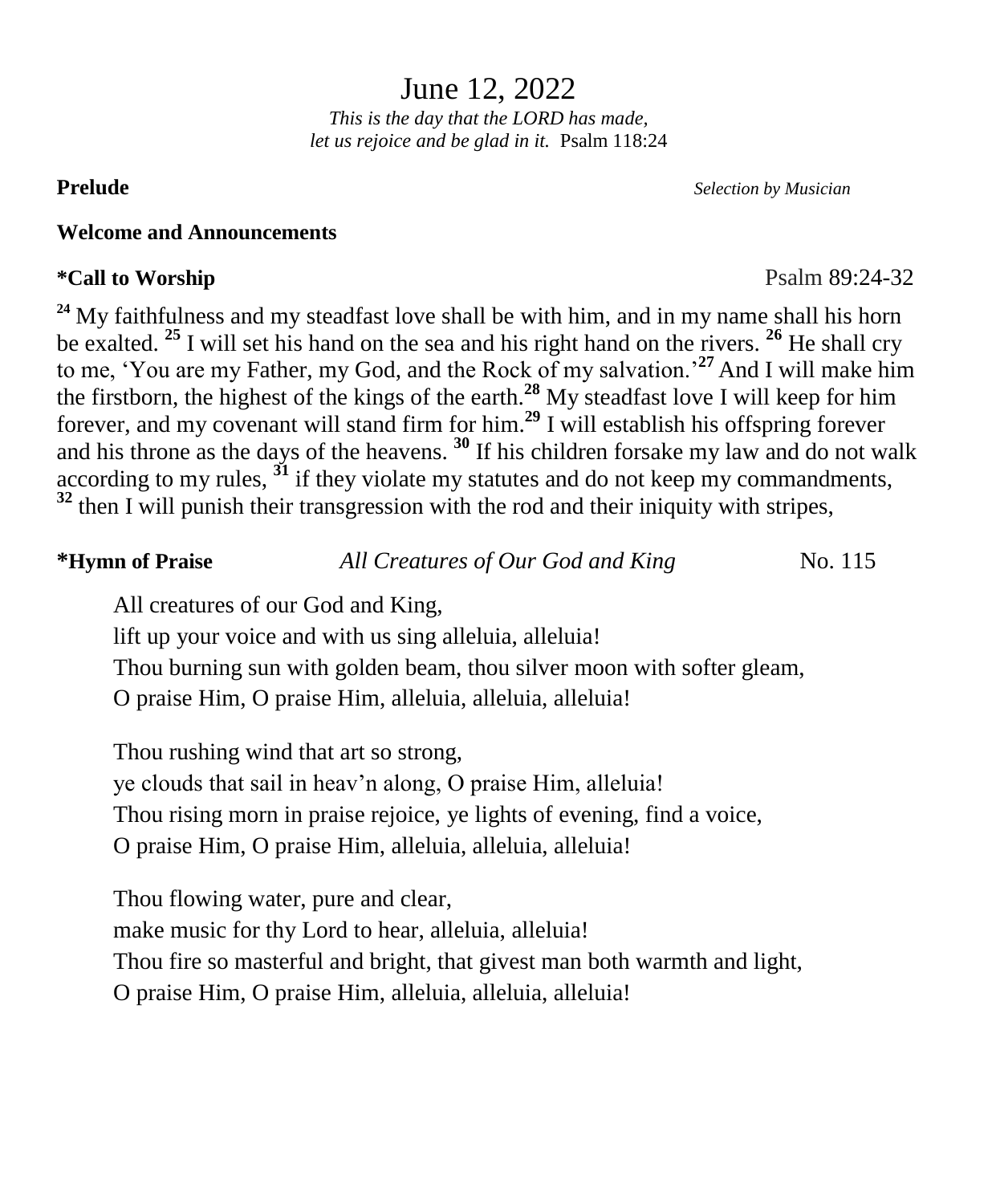And all ye men of tender heart, forgiving others, take your part, O sing ye, alleluia! Ye who long pain and sorrow bear, praise God and on Him cast your care, O praise Him, O praise Him, alleluia, alleluia, alleluia!

Let all things their Creator bless, and worship Him in humbleness, O praise Him, alleluia! Praise, praise the Father, praise the Son, and praise the Spirit, three in one, O praise Him, O praise Him, alleluia, alleluia, alleluia! Hymns from *Trinity Hymnal* used by permission of Great Commission Publications.

#### **\*Prayer of Invocation & Adoration**

| <b>Reading of the Law</b> | Psalm 119:17-24 | (Pew pg. 512/LP pg. 643) |
|---------------------------|-----------------|--------------------------|
|---------------------------|-----------------|--------------------------|

#### **Prayer of Confession**

Faithful Heavenly Father, You are a covenant-keeping God, but we have forsaken your law and violated your statutes. We have not walked according to your rules or kept your commandments. Though you have always been faithful to us, we are unfaithful to you many times each day in our thoughts, our words, and our actions. We know that we deserve to be punished for our sin. We have earned the rod of your anger and violent stripes of your bitter anguish for our mountains of iniquity. Father, because of your steadfast love, forgive us we pray. In our great weakness help us to believe that guilty and vile sinners like ourselves become spotlessly clean in the redeeming blood of Christ. In Jesus name, Amen.

#### **Assurance of Pardoning Grace**  Psalm 89:30-37

**<sup>30</sup>** If his children forsake my law and do not walk according to my rules, **<sup>31</sup>** if they violate my statutes and do not keep my commandments, **<sup>32</sup>** then I will punish their transgression with the rod and their iniquity with stripes, <sup>33</sup> but I will not remove from him my steadfast love or be false to my faithfulness. **<sup>34</sup>** I will not violate my covenant or alter the word that went forth from my lips. <sup>35</sup> Once for all I have sworn by my holiness; I will not lie to David. **<sup>36</sup>** His offspring shall endure forever, his throne as long as the sun before me. **<sup>37</sup>** Like the moon it shall be established forever, a faithful witness in the skies."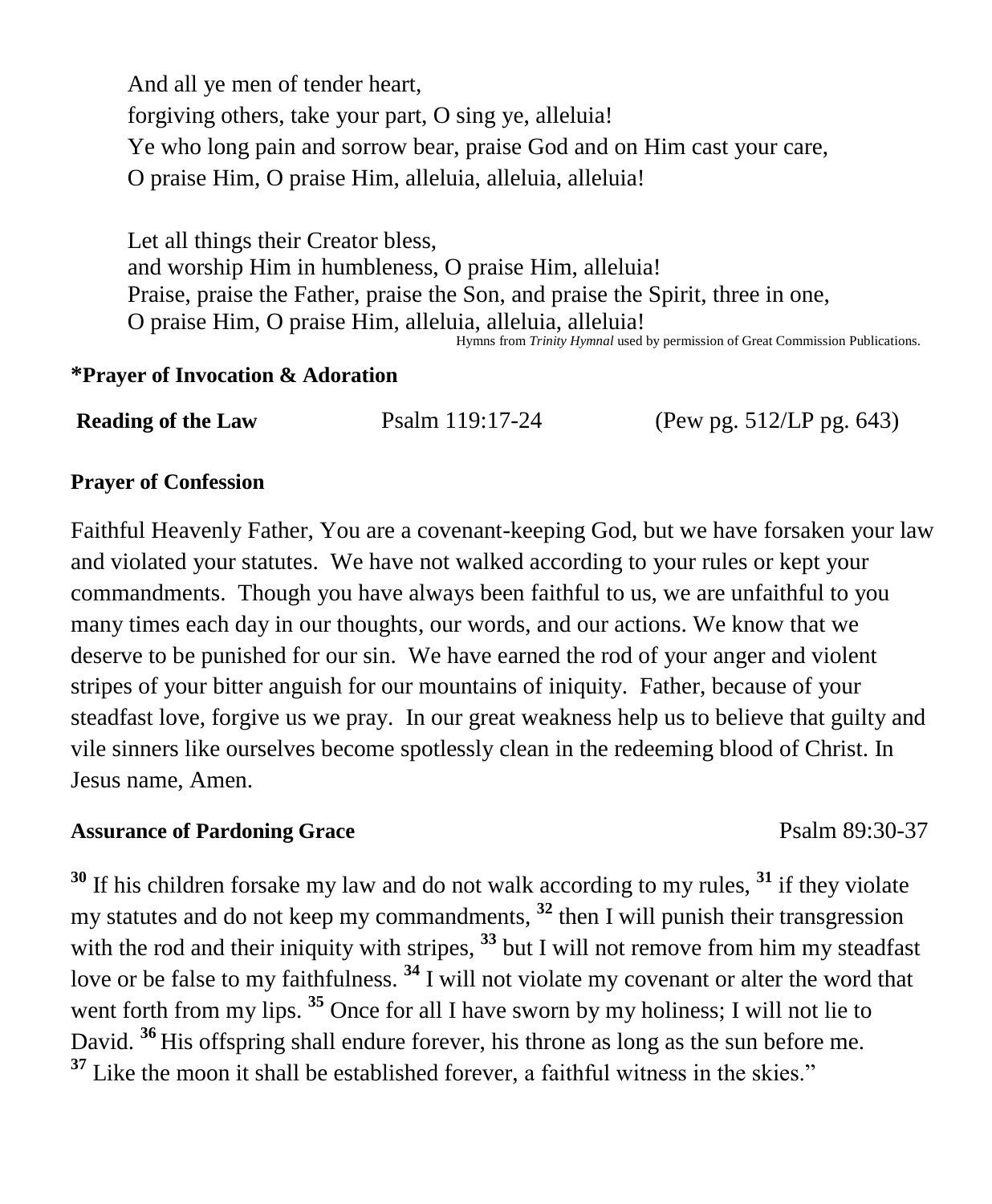A mighty fortress is our God, a bulwark never failing; our helper He amid the flood of mortal ills prevailing. For still our ancient foe doth seek to work us woe; His craft and pow'r are great; and armed with cruel hate, on earth is not His equal.

Did we in our own strength confide, our striving would be losing; were not the right man on our side, the man of God's own choosing. Dost ask who that may be? Christ Jesus, it is He, Lord Sabaoth His name, from age to age the same, and He must win the battle.

And though this world with devils filled, should threaten to undo us, we will not fear, for God hath willed His truth to triumph through us. The prince of darkness grim, we tremble not for him; his rage we can endure, for lo! his doom is sure; one little word shall fell him.

That Word above all earthly pow'rs, no thanks to them, abideth; the Spirit and the gifts are ours through Him who with us sideth. Let goods and kindred go, this mortal life also; the body they may kill: God's truth abideth still; His kingdom is forever.

Hymns from *Trinity Hymnal* used by permission of Great Commission Publications.

**Scripture Reading Acts 10:1-17** (Pew pg. 918/LP pg. 1146)

**Heidelberg Catechism (HC) 16-19**

16. Q. Why must He be a true and righteous man?

**A. He must be a true man because the justice of God requires that the same human nature which has sinned should pay for sin. He must be a righteous man because one who himself is a sinner cannot pay for others.**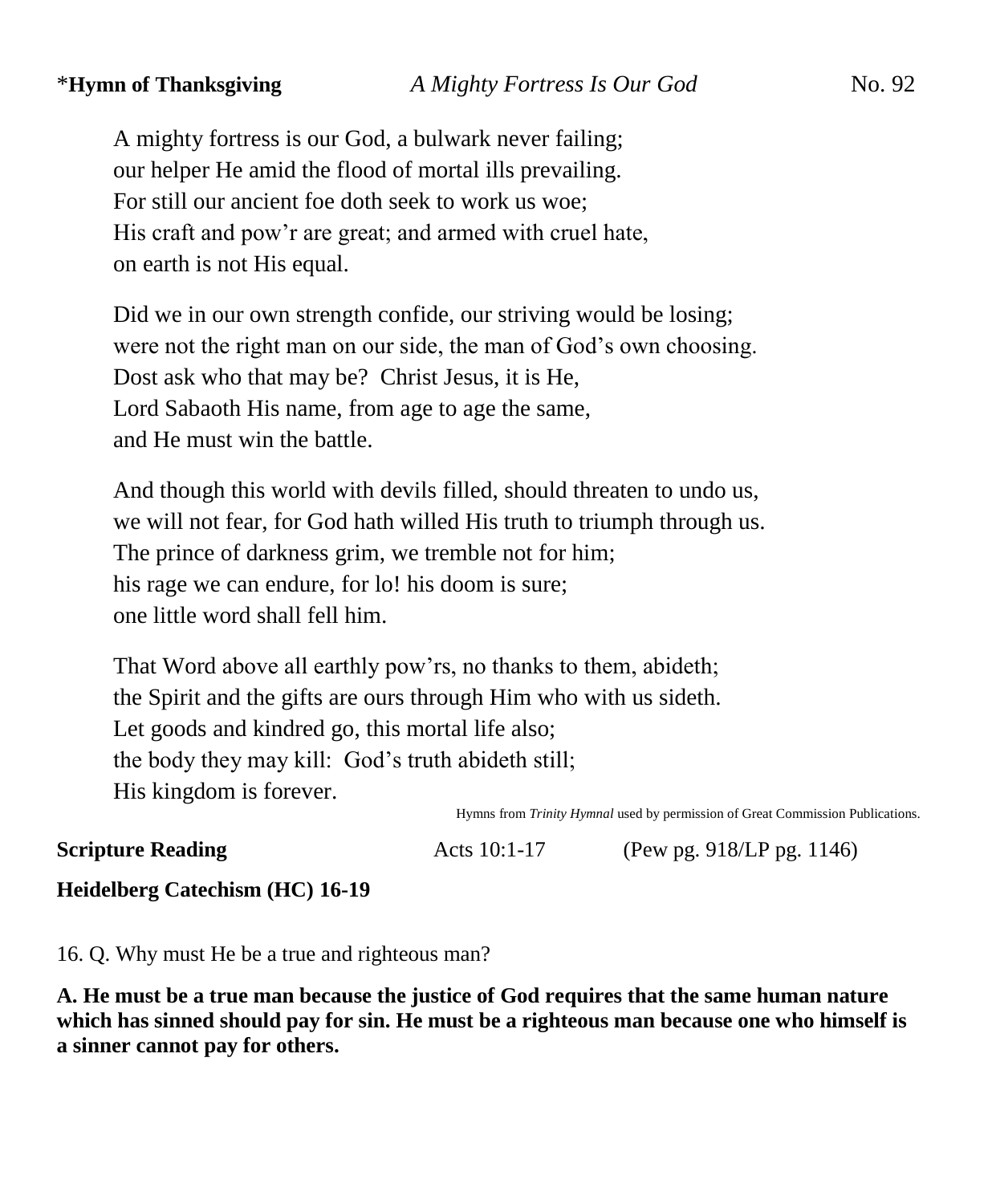17. Q. Why must He at the same time be true God?

**A. He must be true God so that by the power of His divine nature He might bear in His human nature the burden of God's wrath, and might obtain for us and restore to us righteousness and life.**

18. Q. But who is that Mediator who at the same time is true God and a true and righteous man?

## **A. Our Lord Jesus Christ, whom God made our wisdom, our righteousness and sanctification and redemption.**

19. Q. From where do you know this?

**A. From the holy gospel, which God Himself first revealed in Paradise. Later, He had it proclaimed by the patriarchs and prophets, and foreshadowed by the sacrifices and other ceremonies of the law. Finally, He had it fulfilled through His only Son.[5]**

**Prayer of Intercession**

**Offering**

Praise God, from Whom all blessings flow; Praise Him, all creatures here below; Praise Him above, ye heav'nly host; Praise Father, Son, and Holy Ghost. Amen.

*Selection by Musician*

\***Doxology** No. 731

Hymns from *Trinity Hymnal* used by permission of Great Commission Publications.

**\*Prayer of Thanksgiving**

**\*Hymn of Preparation** *Come to the Waters* Insert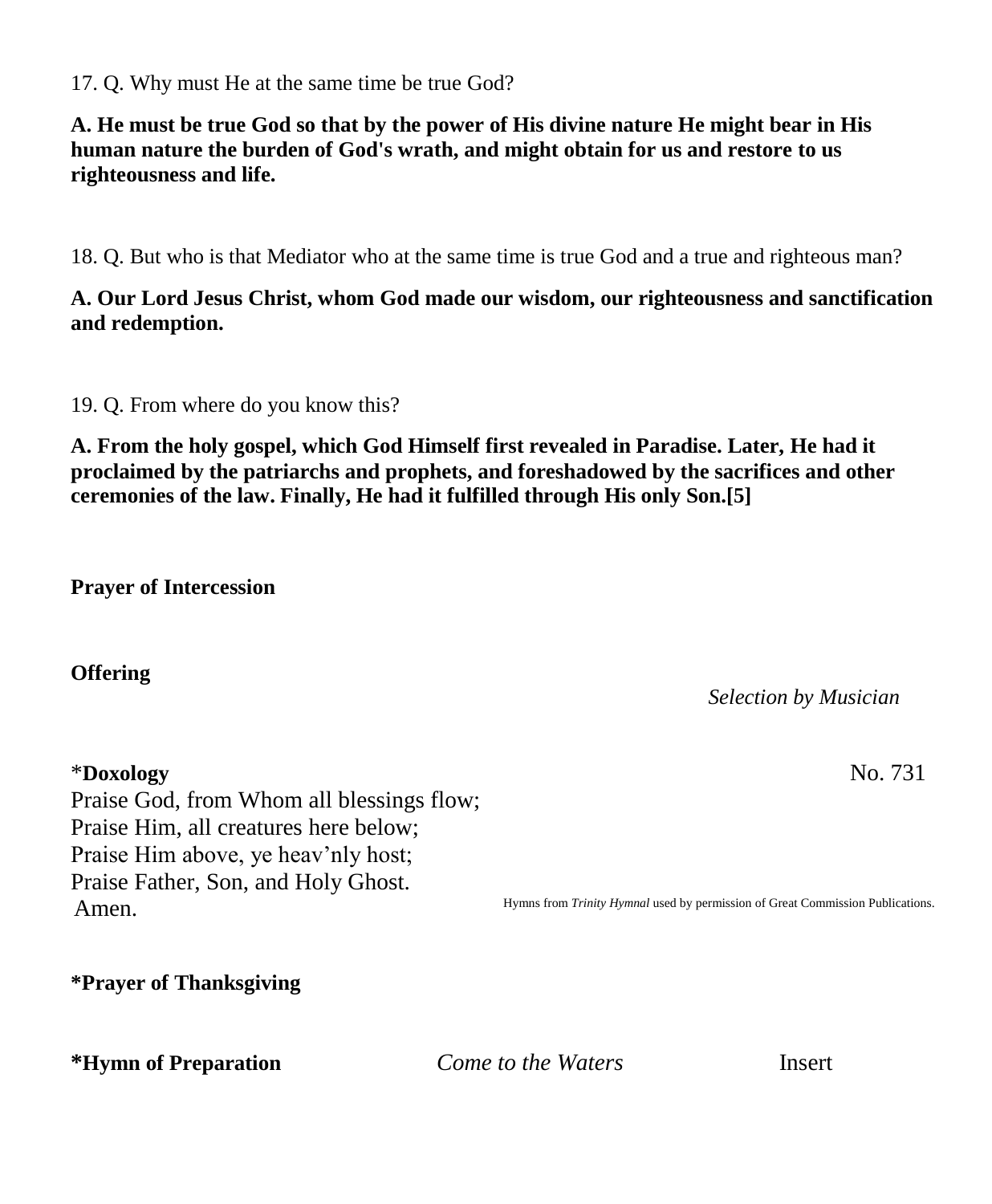1. The Enemy Within

2. The Battle Rages On

3. A God Like None Other

Questions:

- 1. What dangers do we run into if we only see sin as external to us?
- 2. How does God fight for us?
- 3. What sets the God of the Bible apart from the gods of other religions?
- 4. What specific promises did God make to Abraham in Gen. 17:1-14? How has God fulfilled/fulfilling each of these specific promises?

**\*Hymn of Response** Psalm 22 (*Be Not Far Off, for Grief is Near*) Insert

## **\*Benediction**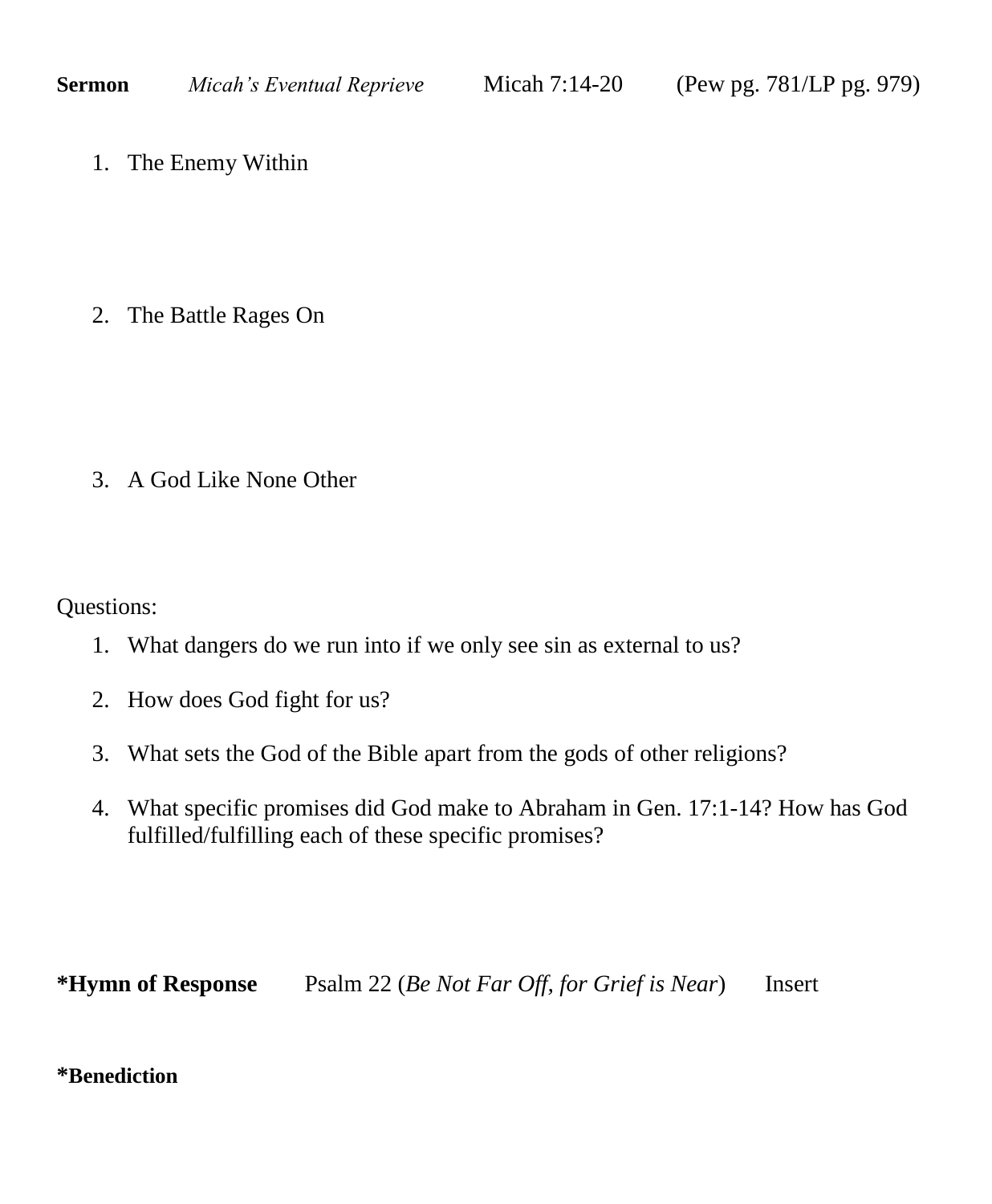# **\*Gloria Patri** No. 735

**Postlude** 

Glory be to the Father, and to the Son, and to the Holy Ghost; as it was in the beginning, is now, and ever shall be, world without end. Amen, amen.

Hymns from *Trinity Hymnal* used by permission of Great Commission Publications.

*Selection by Musician* **\* Congregation:** Please stand as able. **Piano, Organ, Guitar** Chris Erickson **Intercessory Prayer** Andrew Gretzinger

**Weekly Calendar**

| <b>SUN 6/12</b>  |          | <b>NO Sunday School</b><br>(Summer Break) |
|------------------|----------|-------------------------------------------|
|                  | 10:30 AM | <b>Worship Service</b>                    |
| <b>TUES 6/14</b> | 1:00PM   | <b>Senior Bible Study</b>                 |
| <b>SUN 6/19</b>  | 10:30 AM | <b>Worship Service</b>                    |